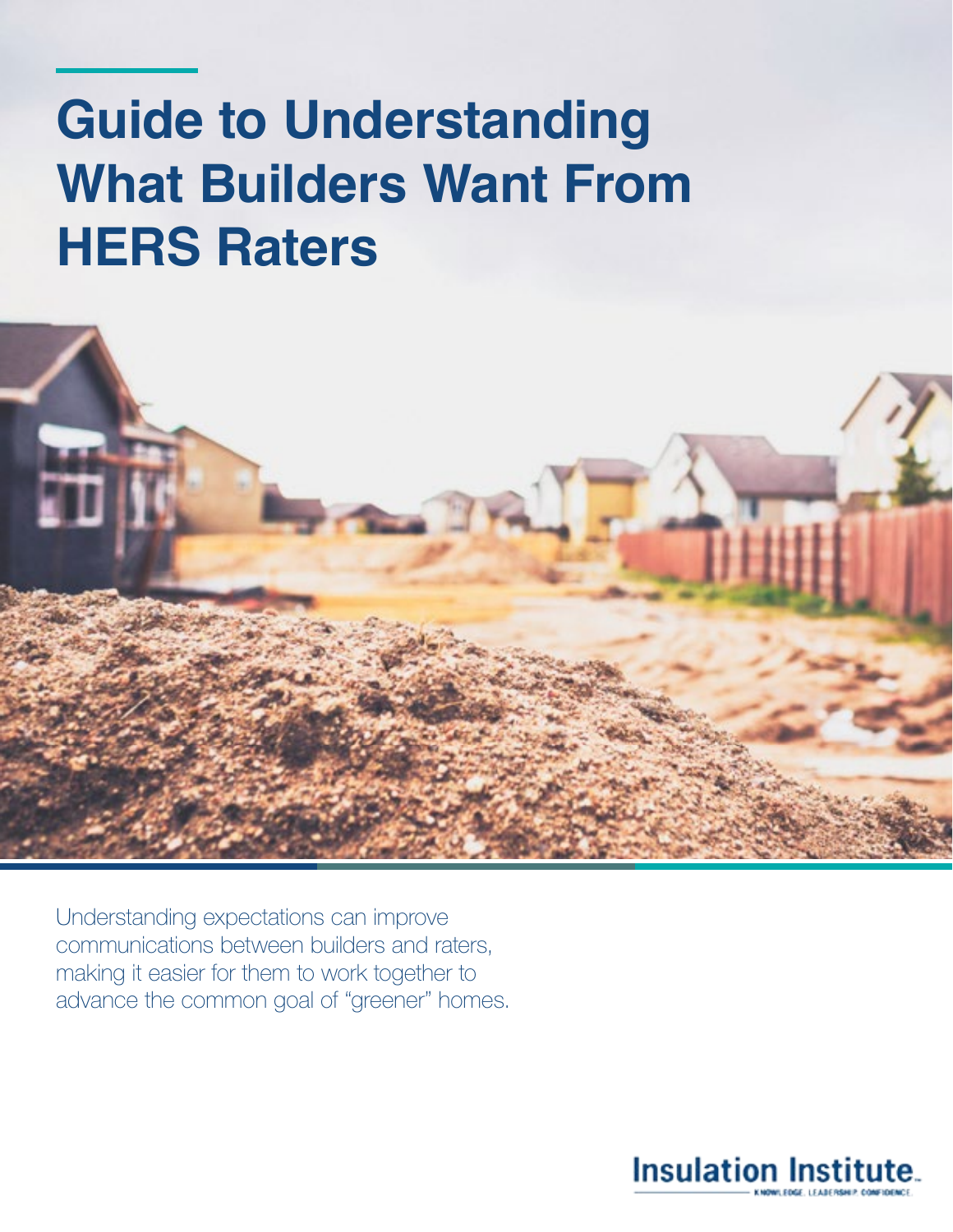## **Introduction**

Builders are a capable and self-reliant bunch. They know a thing or two about building energy efficient homes and have worked hard to earn their expertise in this area.

Yet as energy codes become more stringent—and consumers become more mindful of the environmental and cost benefits of "greener"<sup>1</sup> homes—builders need help delivering the energy efficient, comfortable and environmentally conscious homes customers and codes demand.

This is the kind of help HERS raters can provide. But building science expertise alone is not enough. To deliver value to builders, you need to understand what they want and expect from HERS raters they choose to work with. The best way to find out what your customers need is to ask them, so that is what we did.

## **Where Does This Data Come From?**

In the first half of 2016, the Insulation Institute conducted two rounds of qualitative research to better understand how builders and HERS raters interact. This included a focus group of ten builders, followed by a series of one-on-one interviews with ten other builders. The residential builders involved in the research included a broad mix of regions, type and number of homes built per year. What they all had in common was significant experience working with raters, ranging from two to ten years. Also, all but one of them still work with raters (which, if you're a rater, you should be happy about). We believe sharing this data with raters will help them better serve their builder customers and, in so doing, will help improve the quality of future homes.

## **What Residential Builders Think of HERS Raters**

The discussions included a large number of discrete topics. It was clear builders have a lot of opinions on raters, and raters perform a variety of services for them. We broke the responses down into three categories:

- **1. Why Builders Use HERS Raters.** This provides a baseline understanding of the core value proposition builders receive from raters.
- **2. What Builders Expect From HERS Raters.** This is about what you, as a rater, *must* offer builders to be viable in the market. That is not to say all raters must provide all the services listed all the time, but it gives a sense of what is required to be competitive.
- **3. How Raters Can Exceed Builders' Expectations.** This addresses how a rater can differentiate himself/herself. Not just from other raters, but by delivering unique and unexpected value to their builder customers.



constructing "green" homes is strong. According to the [2015](https://www.nahb.org/~/media/Sites/NAHB/Research/Priorities/green-building-remodeling-development/Green-and-Healthier-Homes%202015.ashx)  [SmartMarket Report](https://www.nahb.org/~/media/Sites/NAHB/Research/Priorities/green-building-remodeling-development/Green-and-Healthier-Homes%202015.ashx)  ["Green and Healthier](https://www.nahb.org/~/media/Sites/NAHB/Research/Priorities/green-building-remodeling-development/Green-and-Healthier-Homes%202015.ashx)  [Homes"](https://www.nahb.org/~/media/Sites/NAHB/Research/Priorities/green-building-remodeling-development/Green-and-Healthier-Homes%202015.ashx) nearly a third of builders currently build at least 60% of their homes "green." This same study found 73% of single-family builders believe consumers will pay more for "green" homes. Can HERS raters help turn this interest into greater profit for builders?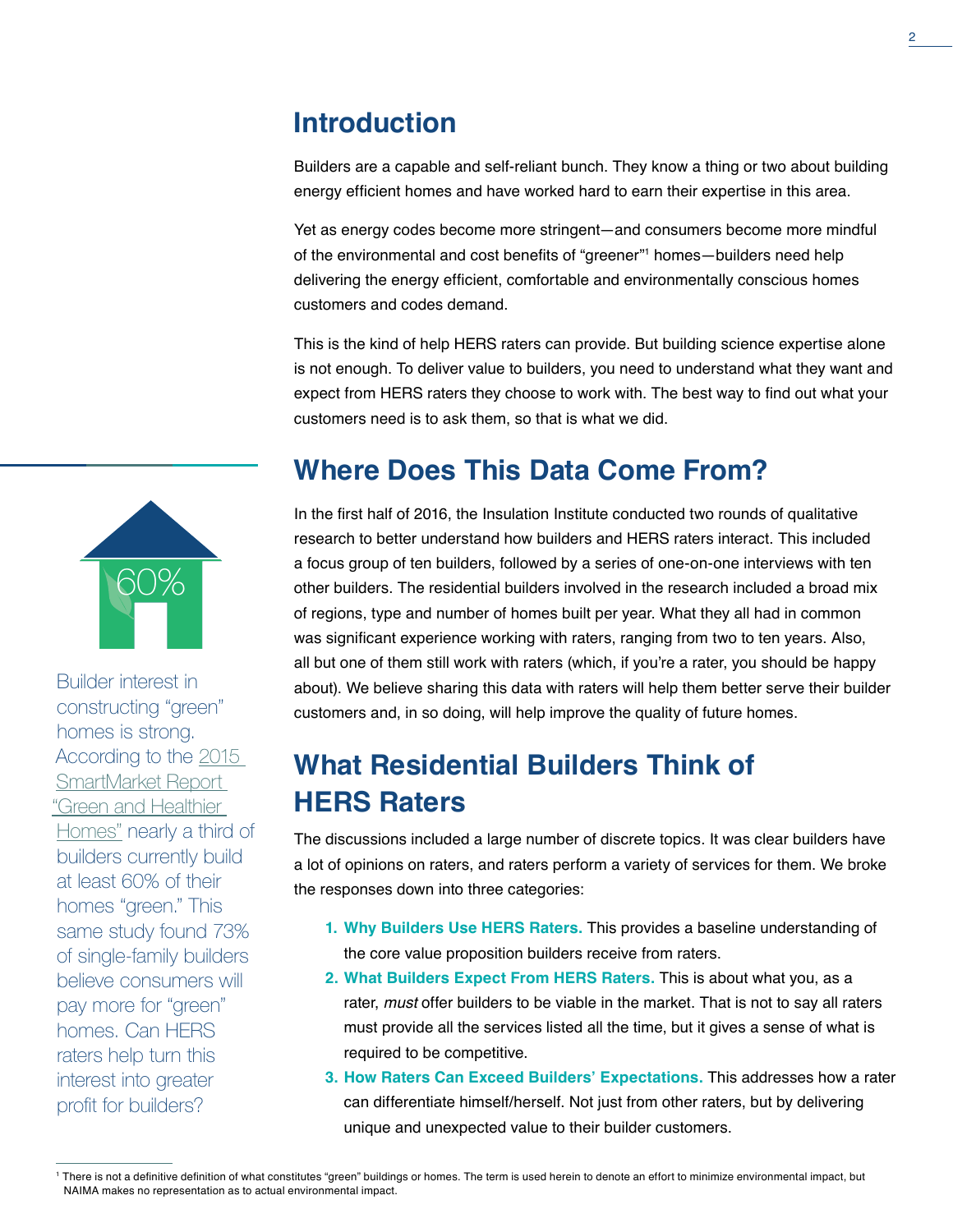#### **Why Builders Use HERS Raters**

When asked why they use HERS raters, the responses showed builders find significant value in using raters.

- **•** A HERS score can help validate that a home was built properly and will achieve a certain level of performance.
- **•** Many builders view a good HERS score as a way to promote themselves as credible builders. Getting a HERS rating score is an external proof point that the builder does good work.
- **•** Builders use HERS scores to meet the qualification requirements for certain certifications and rebate or incentive programs.
- **•** HERS scores help builders compete in competitive markets and give them an edge over the existing housing stock.
- **•** HERS ratings provide marketing value to builders targeting homebuyers who are interested in "green" or sustainable homes.

### **What Builders Expect From HERS Raters**

When asked to describe HERS raters, builders' responses showed their respect for raters, and also indicated what they value most from them.

- **•** HERS raters must be building science experts. Builders expect to rely on the rater's knowledge and expertise to validate the work that has been completed.
- **•** HERS raters must advise, not just critique. If raters point out issues but don't offer constructive alternatives, they risk losing customers.
- **•** Builders take pride in building quality homes and the HERS rater provides the "evidence" that the builder has built a home that performs better than others.
- **•** HERS raters should not make brand recommendations when working with builders; it causes suspicion that the rater is trying to push a specific product and thus compromises the rater's credibility.

### **How Raters Can Exceed Builders' Expectations**

Builders believe there are many things raters can do to differentiate themselves.

- **• Back the builder's approach.** Sometimes homeowners question a builder's choices; supporting a builder with the homeowner reinforces his credibility and can help him ensure his customers are satisfied.
- **• Inform and advise—don't just test and report.** Builders appreciate when raters explain how and why a building received a specific score. Raters deliver most value when acting as trusted advisors and consultants.
- **• Provide marketing assistance.** While builders see value in HERS scores and HERS raters, most expressed a desire to extract more value for the score from homebuyers. With this in mind, builders suggested a few ways raters could add

"Greening" of MLS databases around the country is a growing trend. [The U.S.](http://betterbuildingssolutioncenter.energy.gov/accelerators/home-energy-information)  [Department of Energy](http://betterbuildingssolutioncenter.energy.gov/accelerators/home-energy-information) is working to speed the adoption of fields for "green"/efficient homes in MLS databases. This will allow prospective buyers to compare homes by "green"/efficient attributes. This can help builders better market their HERS rated homes.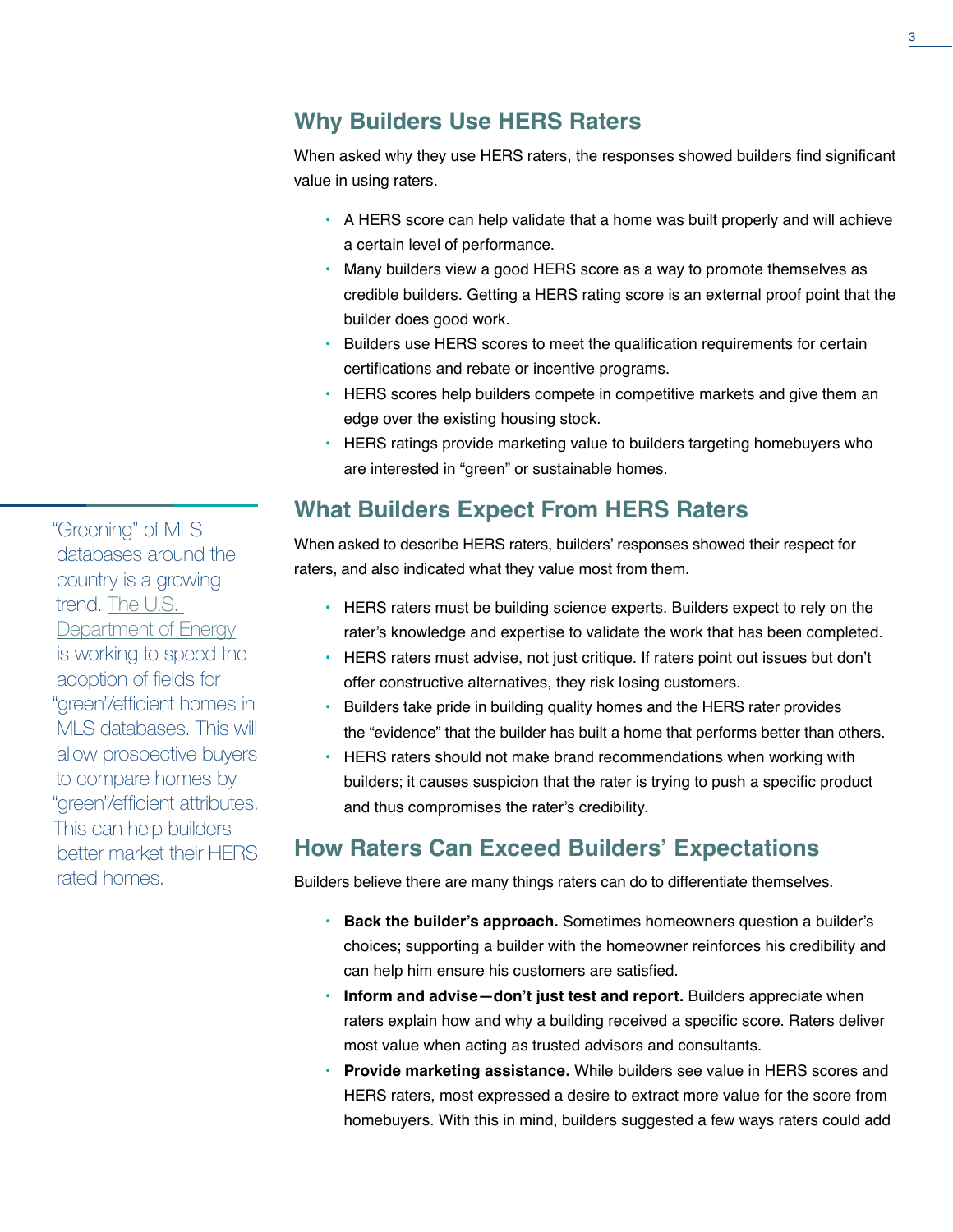According to our builder research, we found case studies are king. The more examples you have, the better your marketing material for builders will resonate.

value, including educating realtors, educating homebuyers and even educating builders' sales teams on how to better sell "greener" homes. One example shared was a rater who educated realtors before a series of open houses to make sure they could talk up the efficiency of the homes. The builder who shared this story indicated it was a successful approach.

- **• Help make lower HERS scores mean more dollars.** While there is a desire for general marketing assistance, the "holy grail" for builders is to extract incremental value as they proceed further and further down the HERS rating system towards net zero. Helping them crack the code on this would make a rater invaluable.
- **• Make building science understandable for homeowners.** Builders want to see scores, efficiency metrics and the other outcomes associated with "green" homes translated into value propositions that can be understood by the average homebuyer. Raters who do this will differentiate themselves. In many ways, this is an enabling component of the previous bullet on marketing assistance.
- **• Share your ideas.** Builders indicated they want raters to offer ideas early on, not just accept their approach. This shows that builders consider raters to be experts. The builders voiced the opinion that part of why they pay an expert is to get good ideas.
- **• Train the trades.** Builders were split on whether this part of a rater's job was a given or added value a rater could offer. Given the split, it would be helpful to set expectations on proper subcontractor training in advance with builders.
- **• Save builders money.** If raters can offer different ways to deliver comparable performance outcomes (e.g., similar scores) for less money, builders want to be told about them. Examples of this would be valuable in rater's marketing materials.
- **• Provide a quick turnaround for scores.** Builders felt that it took too long to get scores. Besides creating anxiety over results, score delay can impact work schedules should remediation be necessary.

### **How Builders See the Future for HERS Raters**

Builders think that as energy codes become more stringent, the need for HERS raters will increase.

- **•** HERS raters can help builders better understand how to achieve the target results.
- **•** Some expect HERS ratings will become the measure of code compliance.
- **•** Builders forced to change their practices to meet more stringent code requirements will be able to leverage the expertise and experience of HERS raters.
- **•** In general, there is an expectation that HERS ratings will become more and more common.